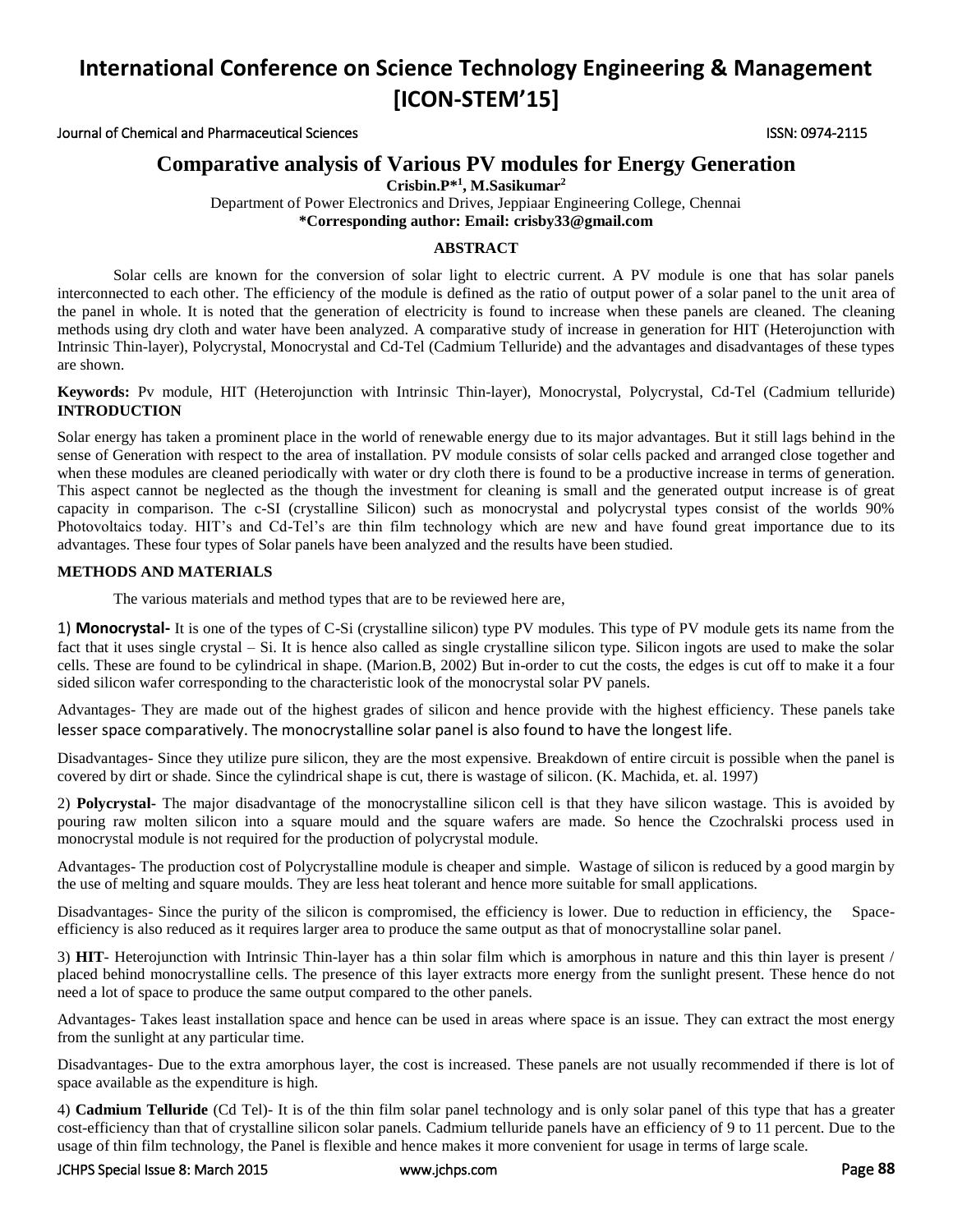#### Journal of Chemical and Pharmaceutical Sciences ISSN: 0974-2115

Advantages- Production in Large scale is cheaper as well as simple compared to solar cells which are crystalline based. Dust, shades and snow have little effect on solar panel performance. Tolerant to high temperatures and can be preferably used only in areas where space is an issue. (Nakajima, et. al. 2004)

Disadvantages- It has lesser space-efficiency compared to that of monocrystalline PV panel. The latter is found to produce four times the amount of electricity for the same space. The major disadvantage of this type is that they have a lesser life as they deteriorate faster.

The PV module current voltage and Power-voltage characteristics are



**Figure.1. voltage current characteristics**



**Figure.2. Power-voltage characteristics**

### **CLEANING METHODS**

Solar panel maintenance not only is found to improve the Generation but also improve the lifetime of the Panel installed. Rain is considered as a natural cleaning agent. But the problem is that it will invite pollution through oxidation, dust settlement and hence may harm the solar panel (K. Machida, et. al. 1997). It is favorable to use Ultra pure water or dry cloth as these cleaning components do not utilize chemicals in them. Usage of chemicals will cause grievances and disposal of the same becomes an issue. When these chemicals are dispersed into the environment they exceed the environmental regulations. Non usage of chemicals will prevent the adverse effects which the chemicals can cause to the panels. (King, D.L., et. al., 2002)

Care should also be taken that the transparency of the panels is not affected during the cleaning process. Manual cleaning also comes with the risk of working in heights.

#### JCHPS Special Issue 8: March 2015 [www.jchps.com](http://www.jchps.com/) Page **89**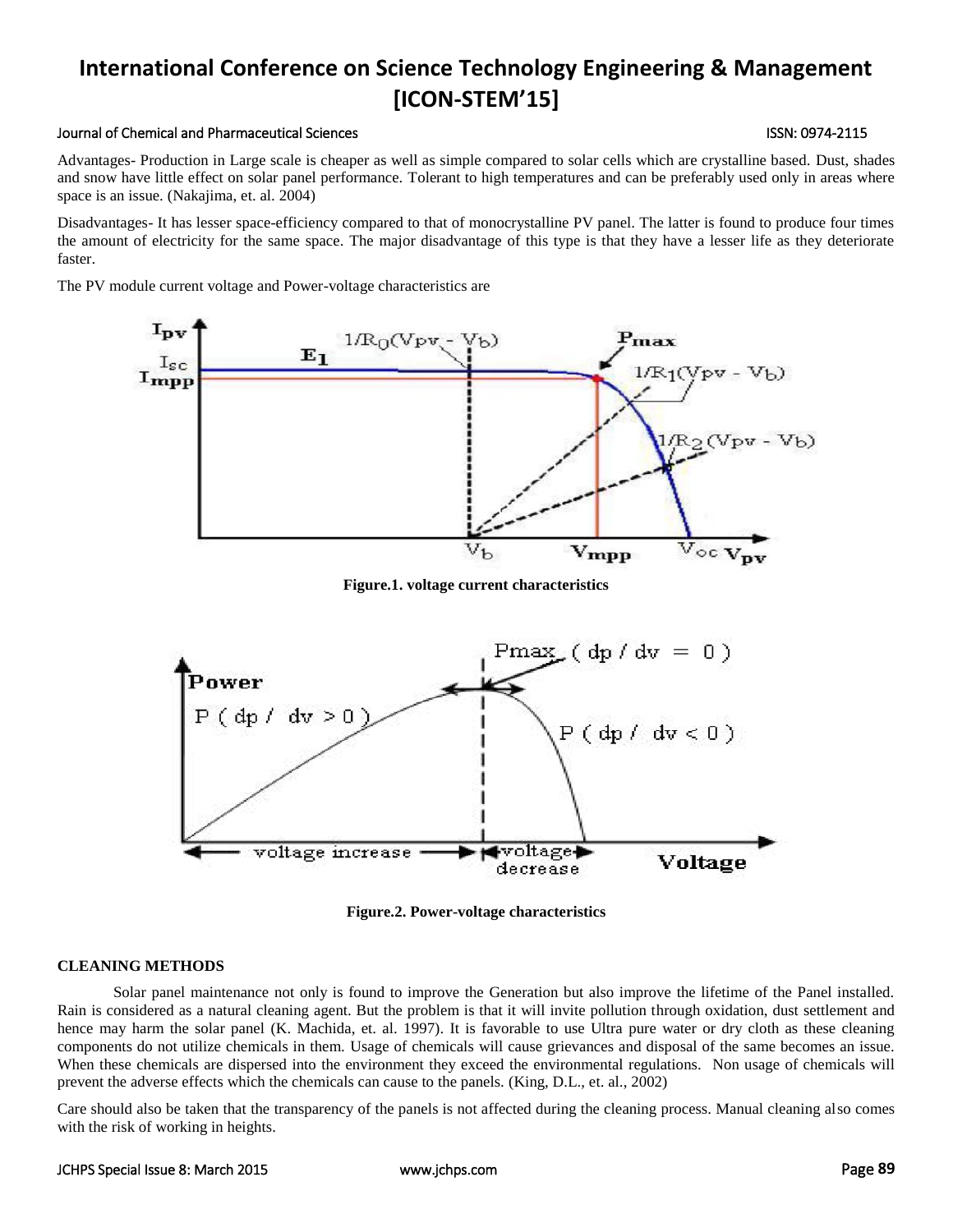### Journal of Chemical and Pharmaceutical Sciences ISSN: 0974-2115

Research shows that scheduled cleaning will improve efficiency and increase the solar output. Here the results of cleaning with pure water and dry cloth are discussed.

## **RESULTS OF CLEANING**

The Results of cleaning are tabulated below and the Kwh generation values for uncleaned PV module, cleaned with water and cleaned with dry cloth details of PV modules are portrayed.

A graph on the percent increase in generation is also shown as a comparison between the Cleaned with water and dry cloth. These results have been analyzed for a period of three days.

|                | Generation<br>when panel<br>is uncleaned | Generation<br>when<br>Cleaned | Generation<br>when<br>Cleaned | 13.4                                                     |
|----------------|------------------------------------------|-------------------------------|-------------------------------|----------------------------------------------------------|
| Day            | (Kwh)                                    | with<br>water<br>(Kwh)        | with<br>dry<br>cloth (Kwh)    | 13.2<br>$\blacksquare$ Cleaned with<br>13<br>water       |
| 1              | 1.265                                    | 1.45                          | 1.45                          | 12.8<br>$\blacksquare$ Cleaned with<br>dry cloth<br>12.6 |
| $\overline{2}$ | 1.39                                     | 1.6                           | 1.595                         | 12.4                                                     |
| 3              | 1.335                                    | 1.54                          | 1.535                         | Day 1 Day 2 Day 3                                        |

## **Table.1.Analysis of HIT (Kwh)**



#### Day Generation when panel is uncleaned (Kwh) Generation when Cleaned with water (Kwh) Generation when Cleaned with dry cloth (Kwh) 1 | 1.315 | 1.445 | 1.435 2 1.45 1.585 1.56 3 1.39 1.525 1.525

#### JCHPS Special Issue 8: March 2015 [www.jchps.com](http://www.jchps.com/) Page **90**